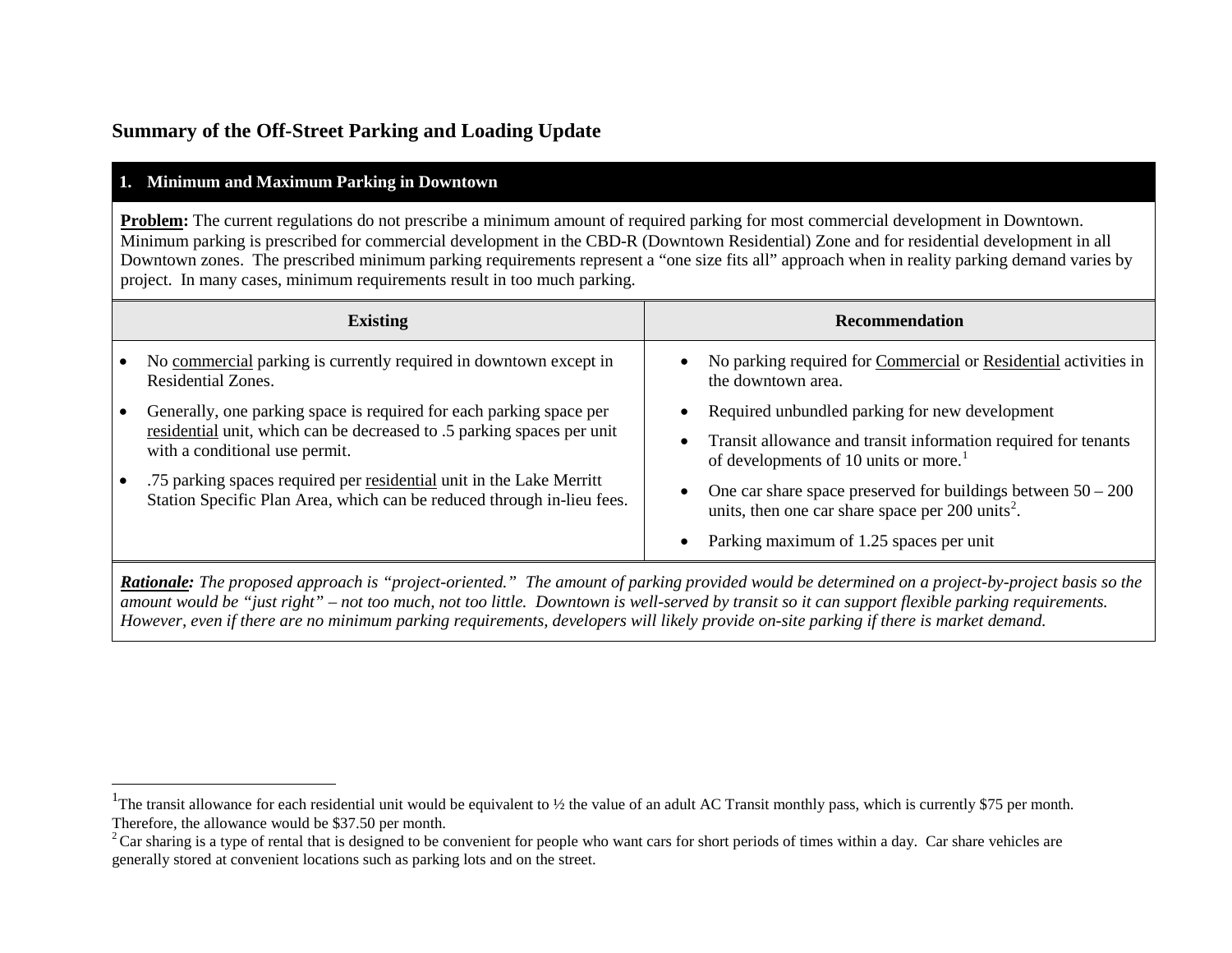## **2. Commercial Parking – Determined by Building**

**Problem:** The current amount of commercial parking required is based on the specific type of business. However, with new commercial development, many times the specific tenant is not known during the design of the project. In many cases, in order to provide the most flexibility for accommodating future tenants, too much parking is provided in the project. If not enough parking is provided, the types of future tenants that could occupy the building is limited thereby making it more difficult to reuse the building.

| <b>Existing</b>                                                                                                                                                                       | <b>Recommendation</b>                                                                                      |
|---------------------------------------------------------------------------------------------------------------------------------------------------------------------------------------|------------------------------------------------------------------------------------------------------------|
| No minimum number of spaces generally required in Downtown;                                                                                                                           | <b>Downtown Commercial Zones</b>                                                                           |
| Neighborhood Commercial (CN) Zones:                                                                                                                                                   | No parking spaces required for Downtown zones (see proposal #1,                                            |
| Restaurants – 1 space per 300 square feet of floor area                                                                                                                               | above)                                                                                                     |
| Retail $-1$ space per 600 square feet of floor area                                                                                                                                   | All Other Zones                                                                                            |
| Office $-1$ space per 900 square feet of floor area                                                                                                                                   | Ground floor commercial space: 1 parking space per 600 square                                              |
| Other Zones<br>Restaurants $-1$ space per 200 square feet of floor area<br>Retail $-1$ space per 400 square feet of floor area<br>Office $-1$ space per 600 square feet of floor area | feet of floor area<br>Upper floor commercial space: 1 parking space per 1,000 square<br>feet of floor area |

*Rationale: Under the proposal, new projects with unknown future tenants are less likely to provide too much parking than under the current regulations. The proposal also facilitates the reuse of existing buildings since the parking requirement would not change if a new tenant moves in. Eliminating the restaurant classification would still result in adequate parking supply because the proposed changes would allow shared parking between commercial activities, thereby allowing restaurant patrons to park at lots serving other activities.*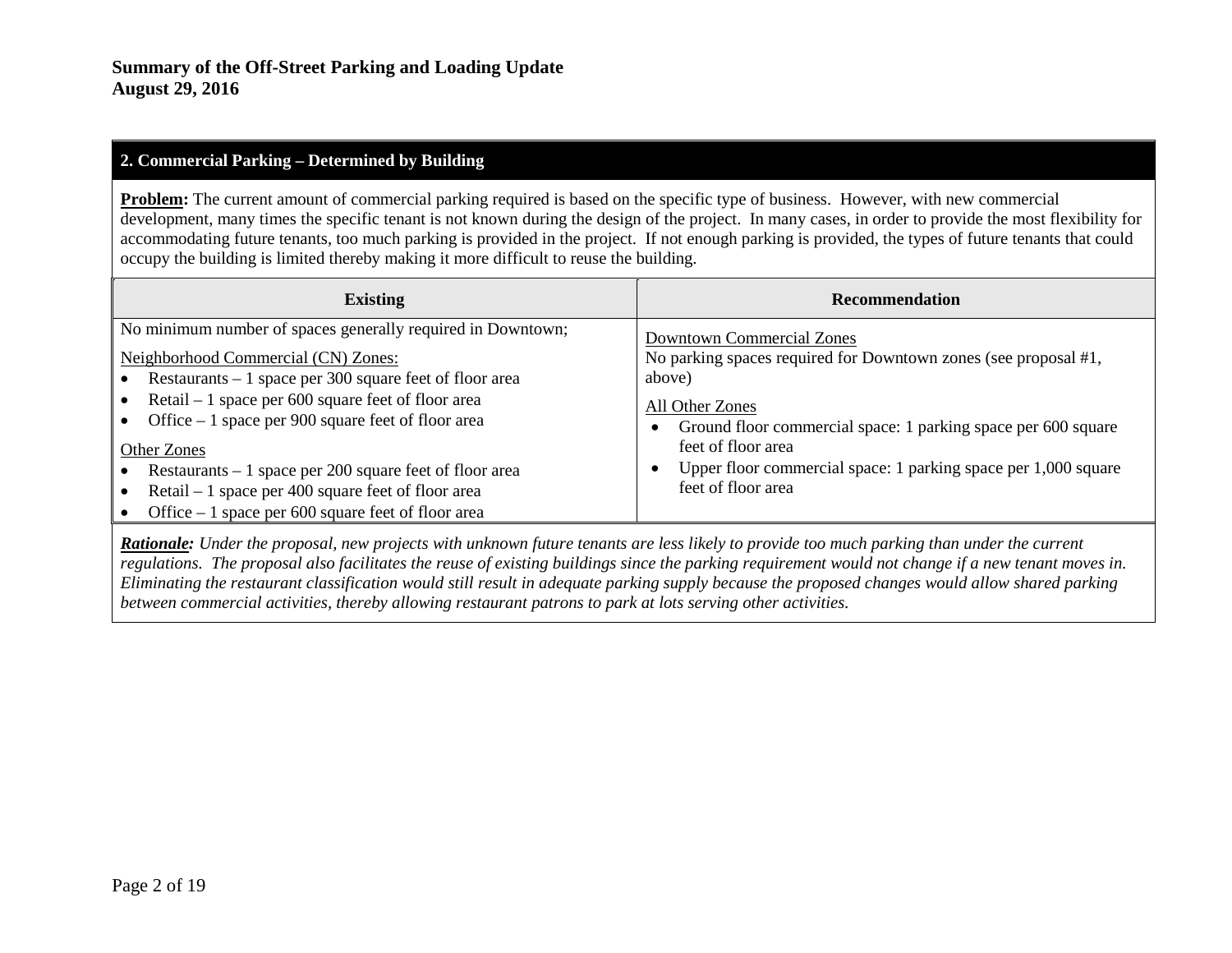#### <span id="page-2-3"></span><span id="page-2-2"></span><span id="page-2-1"></span><span id="page-2-0"></span>**3. Parking Reductions – Multifamily Housing**

**Problem:** The current regulations allow the amount of parking required to be reduced up to 50% with a Conditional Use Permit (CUP) in Downtown and commercial corridors. This provision was added during the citywide zoning update in 2011 as a place-holder until the parking regulations are updated with specific parking reduction standards. The requirement for a CUP discourages the use of this provision and there isn't guidance on how to determine the appropriate size of the parking reduction.

| <b>Existing</b>                                                                                                                                                          | <b>Recommendation</b>                                                                                                                                                        |
|--------------------------------------------------------------------------------------------------------------------------------------------------------------------------|------------------------------------------------------------------------------------------------------------------------------------------------------------------------------|
| • Required parking can be reduced by up to fifty percent $(50\%)$ in the zones<br>designated on the City's major transportation corridors with the granting of a<br>CUP. | Required parking for a multifamily developments of ten units or more<br>1)<br>or commercial developments greater than 3,000 square feet may be<br>reduced per the following: |
|                                                                                                                                                                          |                                                                                                                                                                              |
|                                                                                                                                                                          | Cannot reduce parking requirement by more than 50 percent.                                                                                                                   |

*Rationale: Removing the CUP requirement and establishing specific parking reduction standards would encourage projects to incorporate parking demand management strategies. Research shows that the proposed strategies reduce parking demand, and the percentages have been updated to reflect the estimated reductions. The proposal is consistent with The Oakland Energy and Climate Action Plan (ECAP), which contains a policy to establish alternative mechanisms to meeting parking requirements (Policy PA 35).*

<sup>&</sup>lt;sup>3</sup> Car share spaces can either be provided only for residents within a new development or for traditional car share organizations. This reduction is based on analysis in the document Car-Sharing: Where and How it Succeeds (2005), page ES-3. The document was developed by the Transit Cooperative Research Program.<br><sup>4</sup> The transit allowance for each residential unit would be equivalent to the ½ the value of an adult AC Transit monthly pass, currently \$75 per month or

providing an AC Transit Easy Pass".<br><sup>5</sup> Major Transit Stop is defined in the California Public Resources Code as site with an existing rail transit station, a ferry terminal served by either a bus or rail transit service, <sup>6</sup> This reduction was determined through the GreenTrip Database. This database, which was funded by the Metropolitan Transportation Commission and developed by the Oakland branch o[f TransForm,](http://www.transformca.org/) a transit advocacy group, includes data gathered at multi-family residential sites around the San Francisco Bay Area. Data collection began in November 2013, and is ongoing. The data shows parking supplied, and parking used, at each site.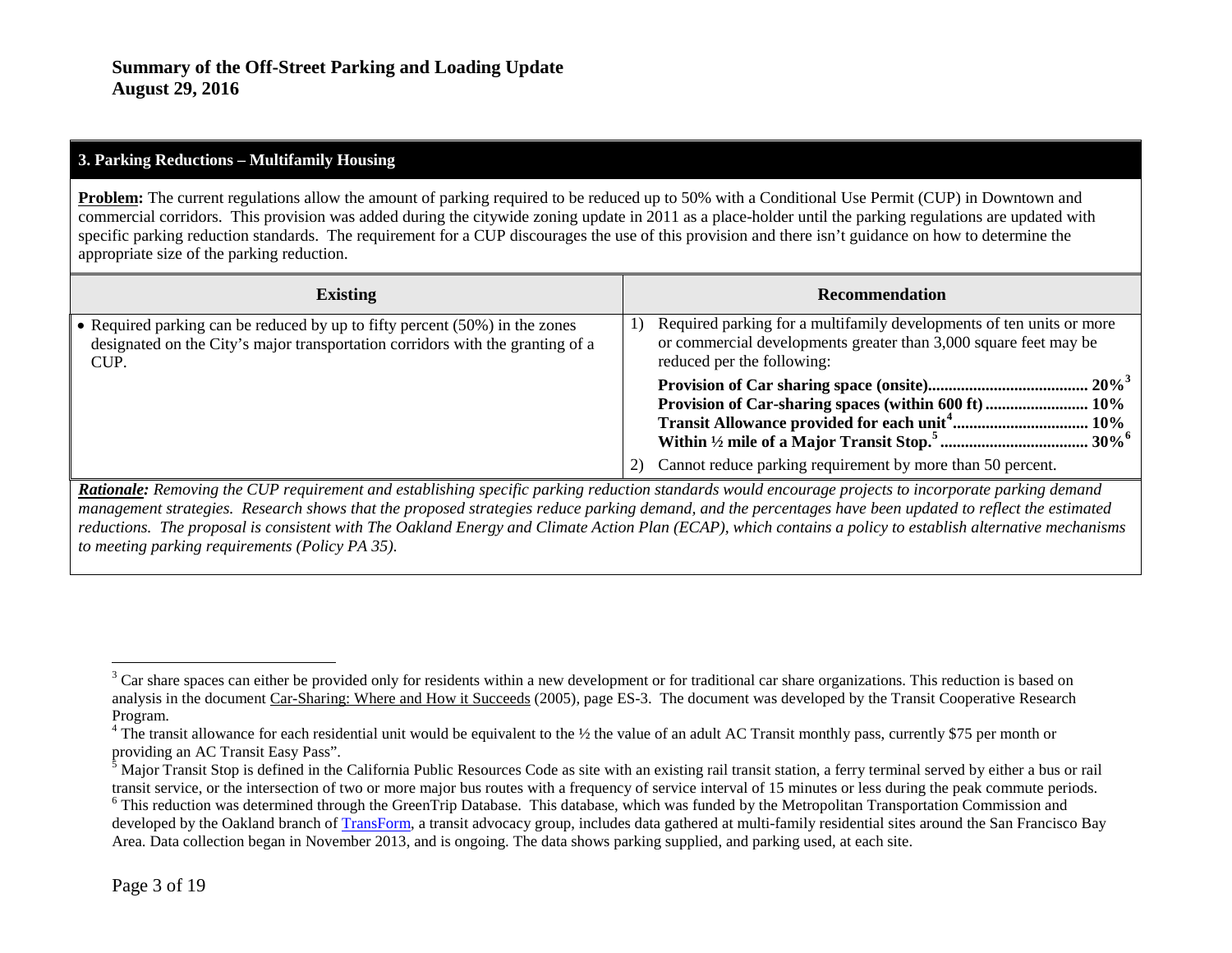## <span id="page-3-0"></span>**4. Parking Reductions – Affordable Housing**

**Problem:** New developments that include affordable housing units, whether a mixed income development or a housing project of 100% affordable units, currently trigger the same parking requirements as market rate developments. Yet data shows car ownership and parking demand among affordable housing units is lower than market rate projects. Requiring parking minimums that exceed parking demand leads increased housing costs occupy valuable real estate that could instead be used for additional housing units. Further, State law has recently changed with the passage of AB 744, which does not allow local government to require more than one-half a space per affordable housing unit that is within  $\frac{1}{2}$  a mile of a major transit stop.

| <b>Existing</b>                                                                                                                                            | <b>Recommendation</b>                                                                                                                                                                                                                                                                                                                                                                |
|------------------------------------------------------------------------------------------------------------------------------------------------------------|--------------------------------------------------------------------------------------------------------------------------------------------------------------------------------------------------------------------------------------------------------------------------------------------------------------------------------------------------------------------------------------|
| Required parking is one space per unit for any affordable housing unit,<br>though developers can apply for a reduction if demonstrating reduced<br>demand. | Required parking is 0.5 spaces per unit for affordable housing unit<br>within $\frac{1}{2}$ mile of a major transit stop consistent with state law.<br>Required parking is .75 spaces per unit for all other affordable housing<br>units.<br>**These requirements can be reduced through the provision of transit<br>passes and car share spaces as described in proposal #3, above. |
| <b>Dationale:</b> This new requirement brings the City in line with new state law AR 744 and provides a reduction for all affordable housing because       |                                                                                                                                                                                                                                                                                                                                                                                      |

*Rationale: This new requirement brings the City in line with new state law AB 744 and provides a reduction for all affordable housing because studies show affordable housing produces less of a demand for parking[7](#page-3-0) .*

 <sup>7</sup> These reductions are consistent with the San Diego Affordable Housing Study, December 2011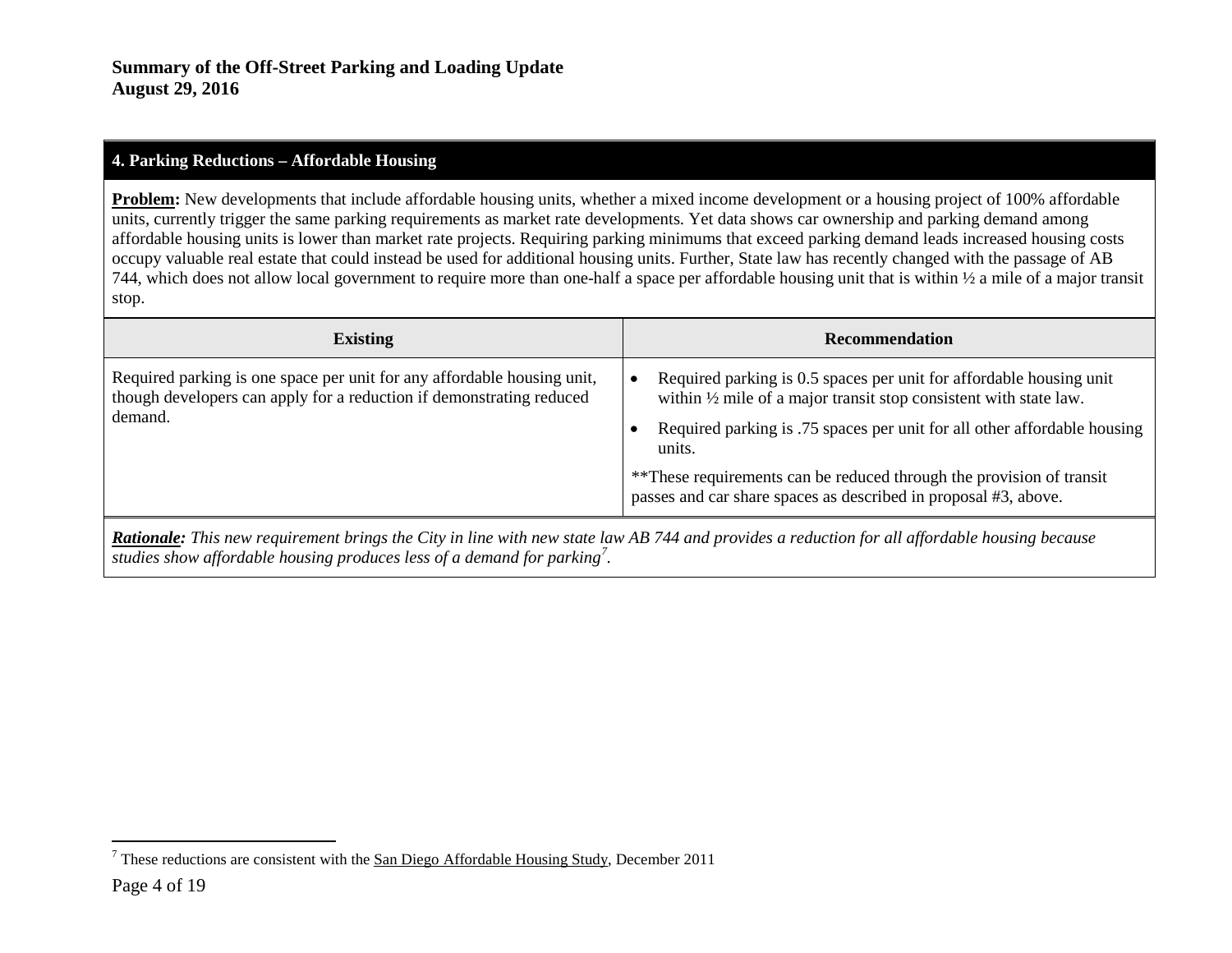#### **5. Parking Reductions – Senior Housing**

**Problem:** The current regulations allow the amount of parking required for senior housing to be reduced up to 75% with a conditional use permit. This provision acknowledges that reduced parking is appropriate in senior housing. The requirement for a conditional use permit is an unnecessary hurdle and discourages the use of this provision.

| <b>Existing</b>                                                                                 | Recommendation                                                    |
|-------------------------------------------------------------------------------------------------|-------------------------------------------------------------------|
| Required parking can be reduced by 75 percent upon the granting of a<br>Conditional Use Permit. | Required parking may be reduced to 0.25 spaces per unit by right. |

*Rationale: Removing the conditional use permit requirement would encourage needed senior housing. Senior housing has a lower parking demand than typical residential uses.*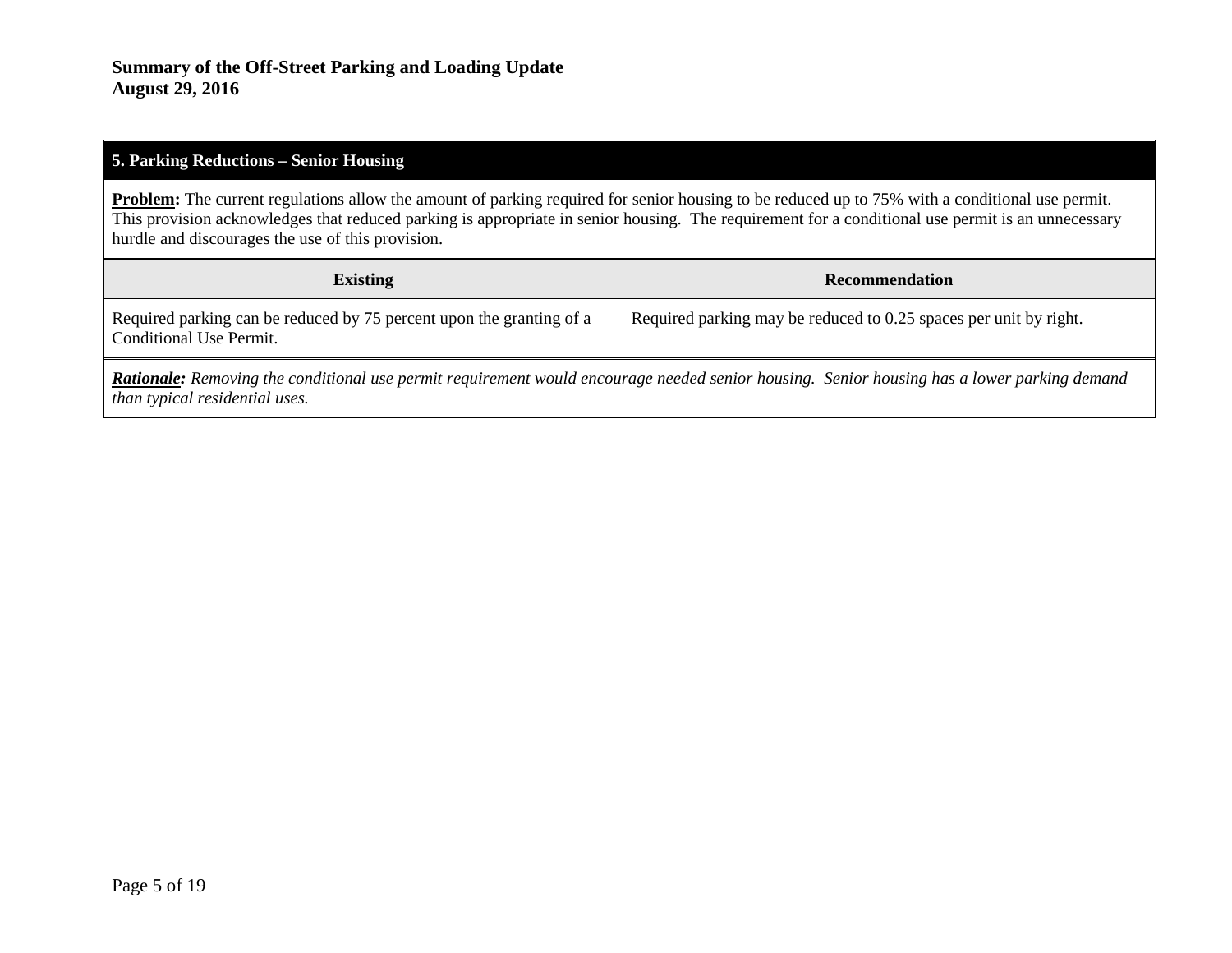#### **6. Unbundling**

**Problem:** When the cost of including parking is part in the rent or cost of a dwelling unit, it is considered "bundled." Bundling hides the cost of the parking space and makes the cost of owning a car less expensive relative to other transportation modes. Unbundling requires the building owner to sell or rent parking as separately from a unit, in an attempt to reflect the actual cost of the space. Residents that do not have cars can save money by forgoing parking. Studies have shown that unbundling reduces the number of parking spaces required in a building.

| <b>Existing</b>                             | Recommendation                                                                                                                                                                     |
|---------------------------------------------|------------------------------------------------------------------------------------------------------------------------------------------------------------------------------------|
| more units in the D-BV and D-LM zones only. | Unbundling is required for multifamily residential developments of 10 or $\vert$ Unbundling required for all multifamily residential developments of 10 or<br>more units citywide. |
|                                             |                                                                                                                                                                                    |

*Rationale: Data shows that some tenants do not opt for parking spaces and overall parking demand goes down when unbundling is instituted.*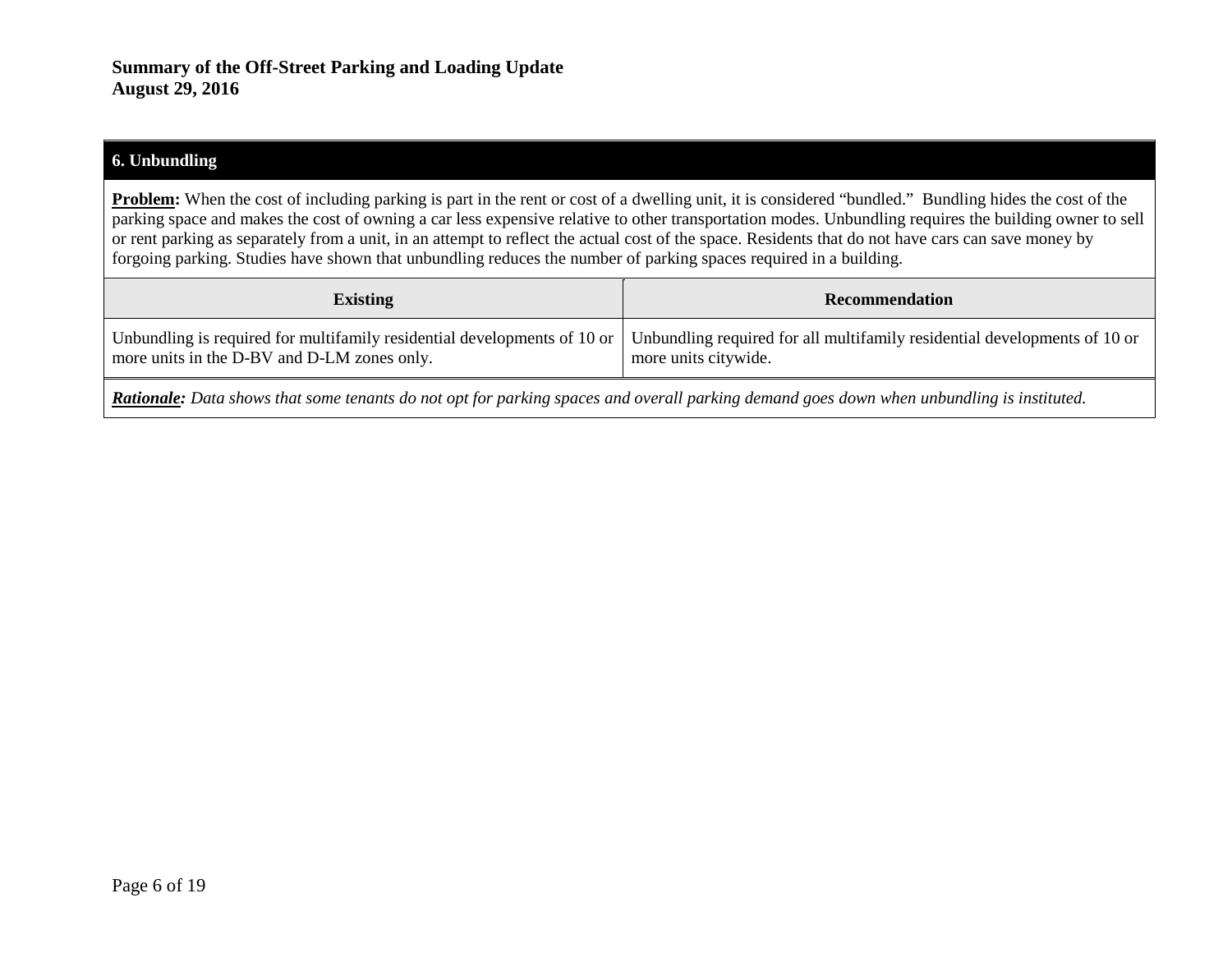## **7. Maximum Parking in Transit Oriented Development zones**

**Problem:** The City has a transit-first policy and has encouraged the creation of Transit Oriented Development, particularly around many of the BART stations within the City. However, lower minimums do not prevent developers from building excessive parking to serve BART users. Excess parking is not consistent with developments oriented toward transit use.

| <b>Existing</b>                        | Recommendation                                                                |
|----------------------------------------|-------------------------------------------------------------------------------|
| No parking maximums exist in any zone. | 1.25 parking spaces per unit maximum in the S-15, S-15W, and D-CO-1<br>zones. |

*Rationale: This maximum is consistent with the proposal for the CBD and the policies in the Land Use and Transportation Element of the General Plan regarding the character of transit oriented development.*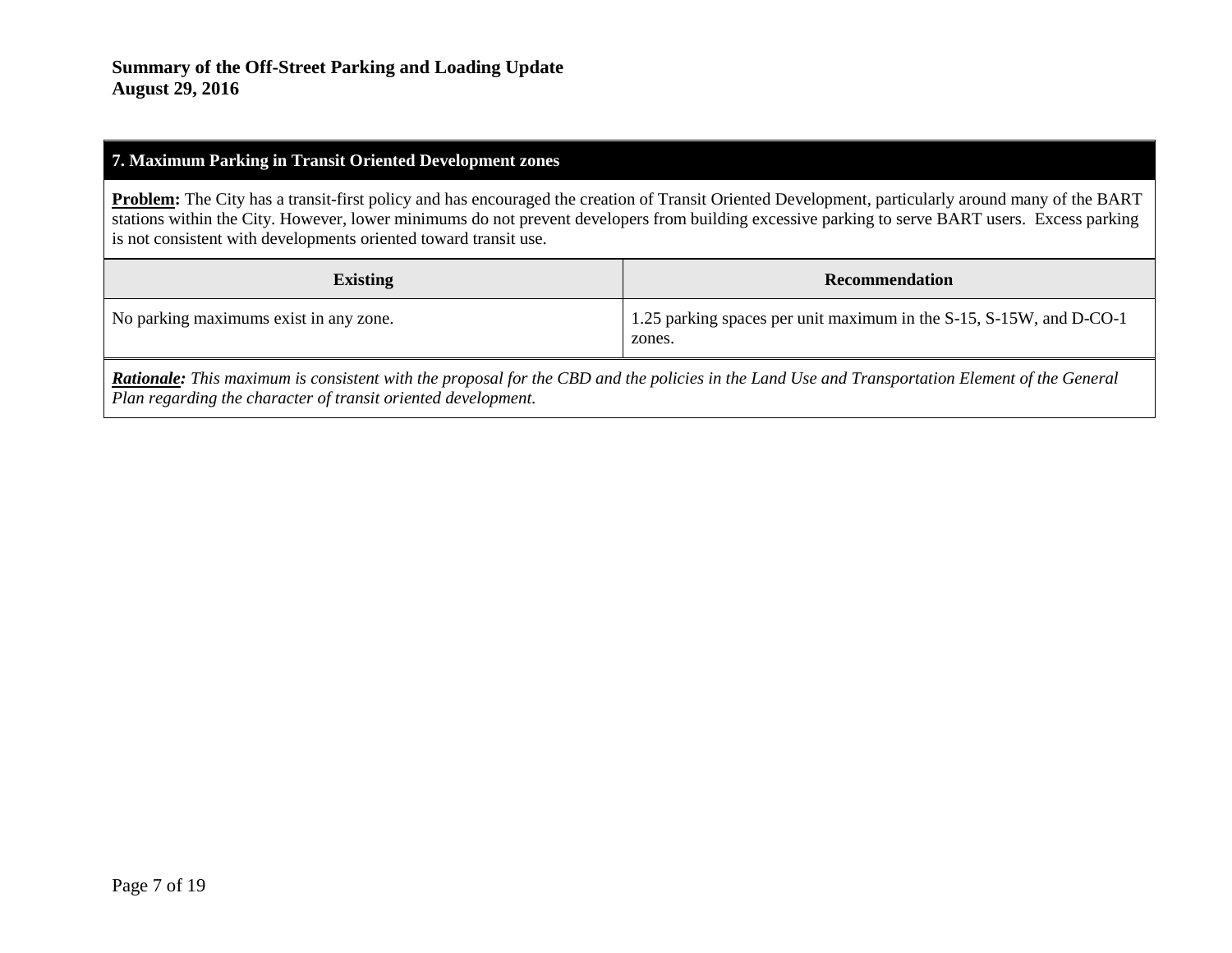### <span id="page-7-0"></span>**8. Additions to Historic Buildings**

**Problem:** Under the current regulations, minimum parking requirements apply to additions to all buildings, including historic buildings. This discourages the rehabilitation of historic buildings. In many cases, providing new parking for additions is not feasible and requires significant alterations to the historic building, because they often cover an entire site.

| <b>Existing</b>                                                     | Recommendation                                                                                                                                          |
|---------------------------------------------------------------------|---------------------------------------------------------------------------------------------------------------------------------------------------------|
| Parking required for additions to historic buildings <sup>8</sup> . | No parking required for additions to historic buildings <sup>8</sup> when the addition<br>is less than 100% of the floor area of the existing building. |

*Rationale: The proposal would encourage the reuse of historic buildings. The size restriction for the addition (less than 100% of the floor area of the existing building) would restrict the parking waiver to smaller projects that are subordinate in size to the existing building.*

<sup>&</sup>lt;sup>8</sup> For the purpose of this regulation, historic buildings include Local Register Properties, which are City Landmarks and Districts, properties designated under State and Federal programs, and properties rated "A" or "B" by the City's Office of Cultural Heritage.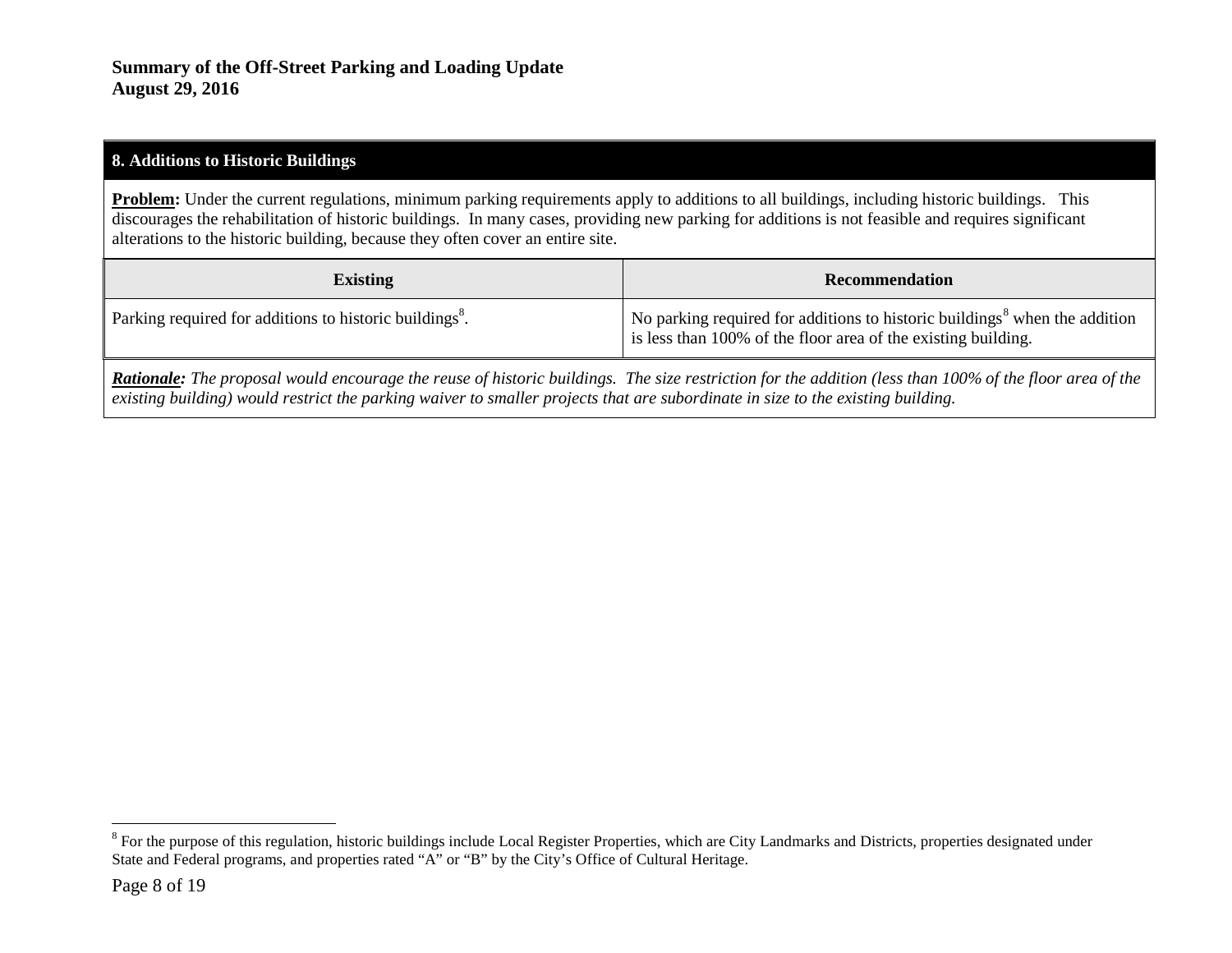## <span id="page-8-1"></span><span id="page-8-0"></span>**9. Change of Use within Existing Buildings**

**Problem:** Under the current regulations, minimum parking requirements apply to some change of use of existing buildings. This discourages the reuse and rehabilitation of historic buildings and can limit the flexible use of existing buildings.

| <b>Existing</b>                                                                                                                                                                                                                                         | <b>Recommendation</b>                                                                                                                                                                                                                                                                                                            |
|---------------------------------------------------------------------------------------------------------------------------------------------------------------------------------------------------------------------------------------------------------|----------------------------------------------------------------------------------------------------------------------------------------------------------------------------------------------------------------------------------------------------------------------------------------------------------------------------------|
| Parking required for change of use from one activity classification to  <br>another for all post-1965 existing buildings.<br>Parking required for pre-1965 building for a change of use from one<br>"Activity Classification <sup>9</sup> " to another. | For non-historic properties, no parking required for any changes of use<br>for any building within a "use class" such as Residential, Commercial,<br>Civic, Industrial, or Agricultural and Extractive <sup>9</sup> .<br>For historic properties <sup>10</sup> , no parking required for any changes of use<br>for any building. |

*Rationale: The proposal will encourage the flexible use of post-1965 constructed buildings. Staff proposes to preserve the parking requirements for changes from one major use category to another in most buildings because often times these conversions have significant parking impacts on a neighborhood. For instance, a conversion of an industrial building to a residential development would significantly increase parking demand in a neighborhood. The proposal will also encourage the rehabilitation and use of Local Register Properties.*

<sup>&</sup>lt;sup>9</sup> There are dozens of "Activity Classifications" in the Planning Code, such as Permanent Residential, General Retail Sales, Medical Services, and General Manufacturing. These classifications are organized into five "Use

<sup>&</sup>lt;sup>10</sup> In general, historic buildings include Local Register Properties, which include City Landmarks and Districts, properties designated under State and Federal programs, and properties rated "A" or "B" by the City's Office of Cultural Heritage. In the Broadway/Valdez and Lake Merritt Station Area Specific Plan Areas, historic buildings are proposed to also include Potentially Designated Historic Properties (PDHPs), which are buildings that have at least a "C" rating or contribute to an historic district.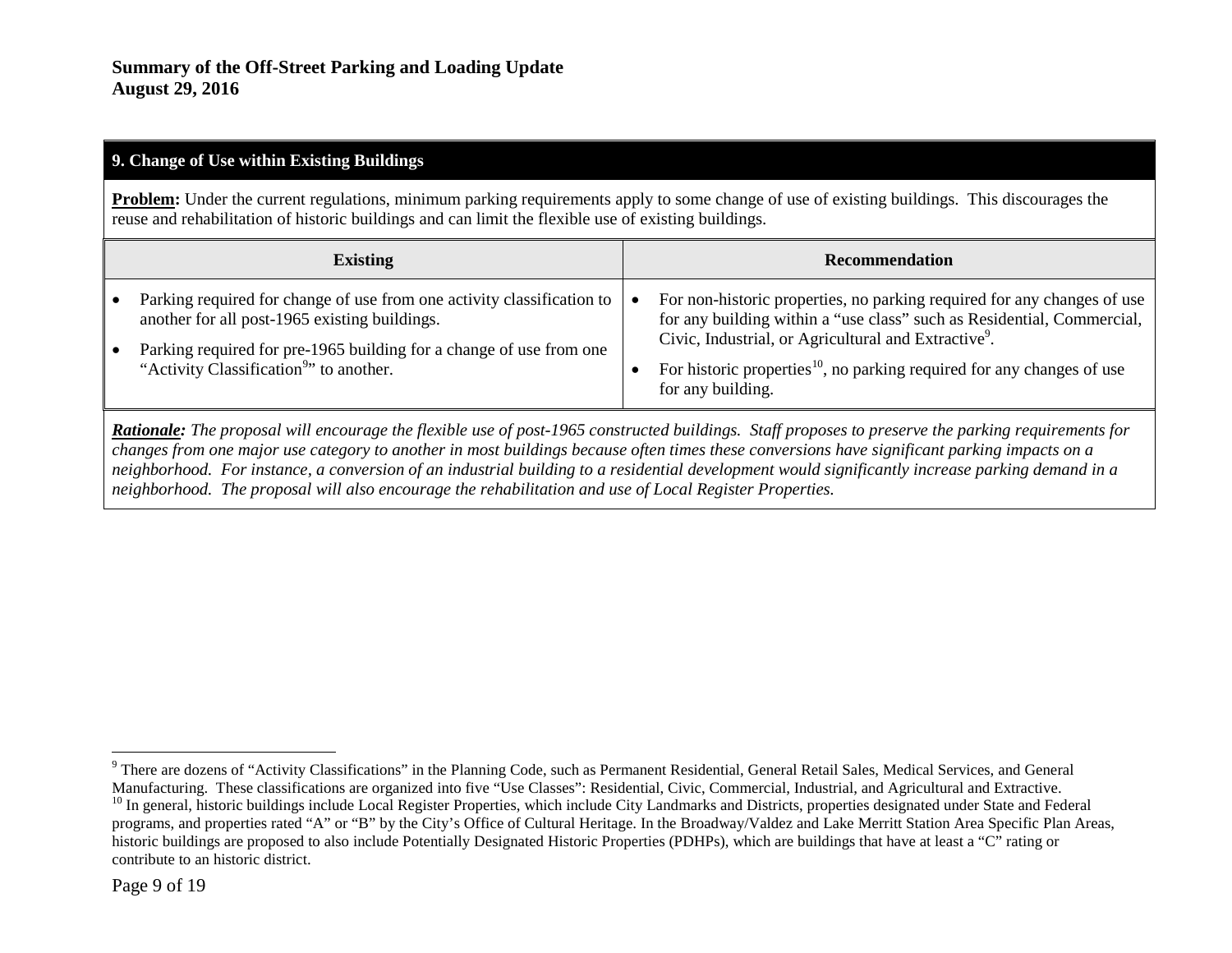#### **10. Flexible Use Parking**

**Problem:** In many commercial districts, there is a variety of commercial businesses and customers with parking needs at different times of the day and some businesses have more parking than necessary. These parking spaces could be utilized more efficiently if they could be used by employees and customers located on different lots or by any customer in a commercial district. Under the current regulations, parking required for a business must be reserved for that business; it cannot be shared with another business or used by the public without being considered an auto fee parking lot. Most commercial zones do not permit or only conditionally permit auto fee parking lots.

| <b>Existing</b>                                                                                                                                                                                                                                                                                             | <b>Recommendation</b>                                                                                                                                                |
|-------------------------------------------------------------------------------------------------------------------------------------------------------------------------------------------------------------------------------------------------------------------------------------------------------------|----------------------------------------------------------------------------------------------------------------------------------------------------------------------|
| Parking must be reserved for the activity it serves<br>unless a permit is granted allowing an auto fee<br>parking lot.                                                                                                                                                                                      | Auto fee parking is permitted for parcels that are: outside of one-half $(1/2)$ a mile from a<br>BART Station, contain an active business, and in a commercial zone. |
| <b>Rationale:</b> Allowing commercial businesses to share their parking would result in more efficient use of parking spaces. In a City study of parking in<br>Temescal, shared parking among businesses was identified as a key recommendation to increasing parking supply during peak demand periods. In |                                                                                                                                                                      |
| many cases there are businesses that need nighttime parking, such as restaurants and theaters that are near other businesses with unused parking<br>spaces, such as restaurants and theaters.                                                                                                               |                                                                                                                                                                      |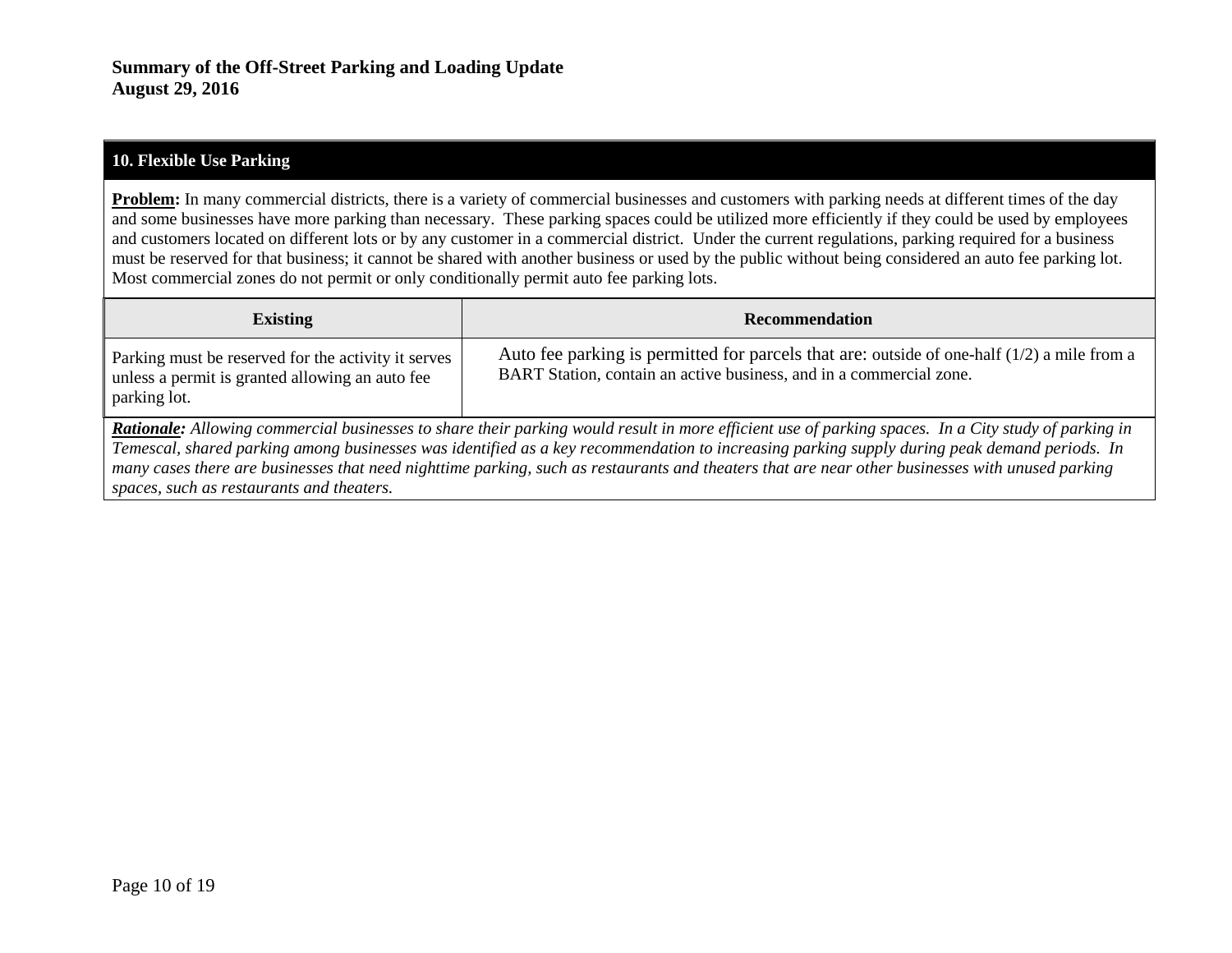## **11. Off-Site Parking**

**Problem:** In some cases, providing required parking on the same lot as the activity the parking serves creates visual or site design impacts. In these cases it may preferable to locate required parking for a new proposal on another lot. Under the current regulations, required parking must be on the same lot as the activity it serves, with the following exceptions: 1) residential activities in neighborhood commercial zones and Downtown: and 2) commercial businesses in all zones. In these cases, all required parking must be located within 300 feet of the lot containing the activity and the lots must have a common owner. Requiring common ownership of the different lots discourages off-site parking and is unnecessary and 300 feet limits the number of potential parking spaces within the district.

| Allow off-site parking for residential activities in all commercial and<br>Off-site parking allowed for residential activities in Neighborhood<br>Commercial and Downtown Zones and commercial businesses in all<br>high density residential zones.<br>zones.<br>Allow off-site parking for commercial businesses in all zones.<br>The required parking must be located within 300 feet of the primary<br>Required parking may be located off-site within 600 feet by right if<br>lot and both lots must be under common ownership.<br>parking is located on a developed lot; otherwise off-site parking only<br>permitted upon the granting of a conditional use permit.<br>Common ownership would not be required for off-site parking | <b>Existing</b> | <b>Recommendation</b> |
|------------------------------------------------------------------------------------------------------------------------------------------------------------------------------------------------------------------------------------------------------------------------------------------------------------------------------------------------------------------------------------------------------------------------------------------------------------------------------------------------------------------------------------------------------------------------------------------------------------------------------------------------------------------------------------------------------------------------------------------|-----------------|-----------------------|
|                                                                                                                                                                                                                                                                                                                                                                                                                                                                                                                                                                                                                                                                                                                                          |                 |                       |
|                                                                                                                                                                                                                                                                                                                                                                                                                                                                                                                                                                                                                                                                                                                                          |                 |                       |

*Rationale: Removing the common ownership requirement for off-site parking would encourage off-site parking thereby reducing potential visual and site design impacts related to on-site parking. The visual and site design impacts of the off-site parking would be evaluated during the design review associated with the new development. Also, off-site parking located on a lot that does not contain a principal activity would still be classified as Auto Fee Parking which is generally prohibited in residential zones and requires a conditional use permit in commercial zones and Downtown. Staff proposes to require a CUP on undeveloped lots to assure that critical opportunity sites are not required to remain parking.*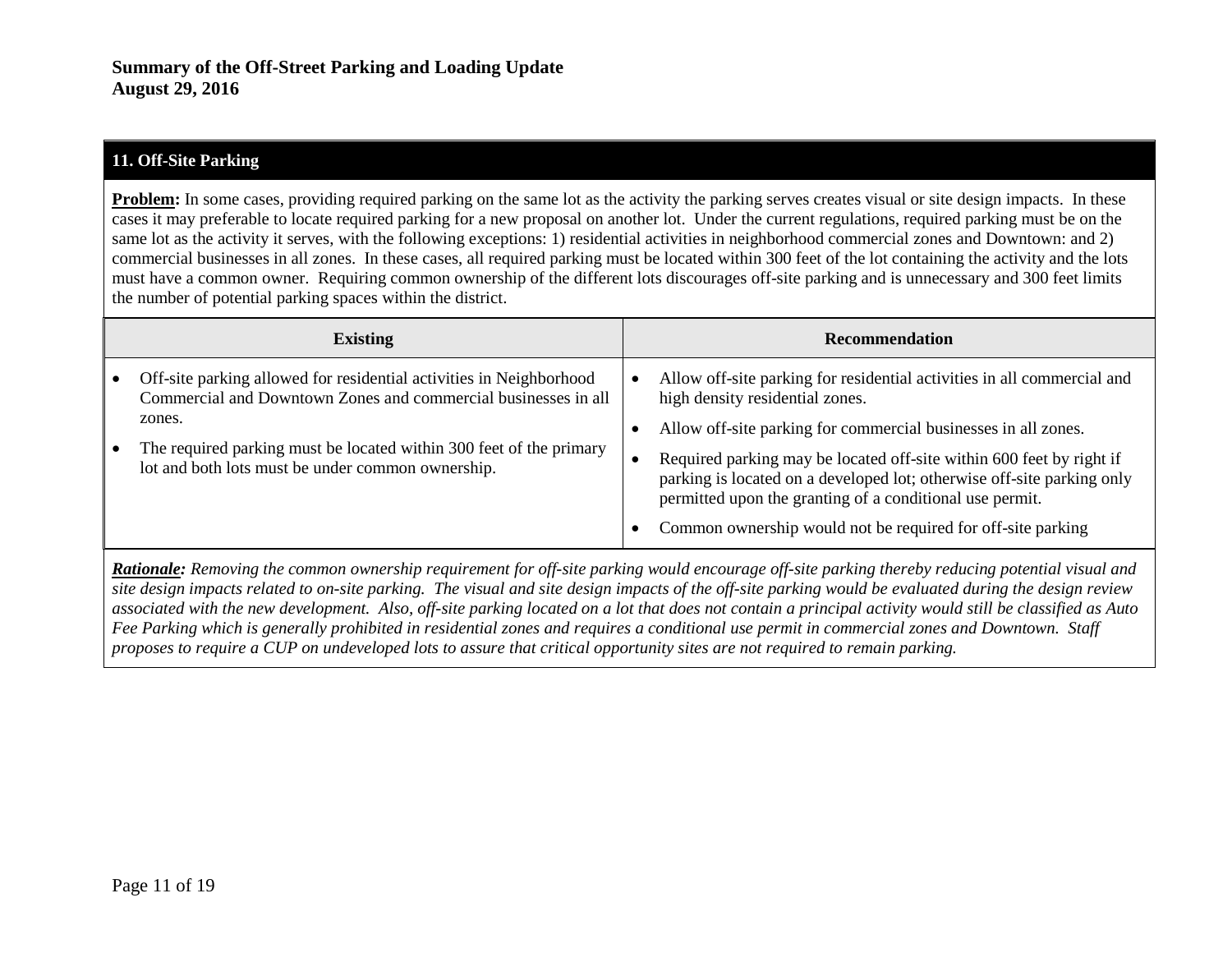#### **12. Parking on Small Lots in Commercial Districts**

Problem: Incorporating parking into projects on small substandard lots in commercial districts can result in negative visual and site design impacts due to the small lot size. In these cases, parking can visually and physically dominate the site to the detriment of the project and the surrounding district.

| <b>Existing</b>                                                             | <b>Recommendation</b>                                                        |
|-----------------------------------------------------------------------------|------------------------------------------------------------------------------|
| Parking requirements apply to all lots regardless of lot size except in the | Parking requirements do not apply to interior lots with less than 40 feet of |
| Broadway Valdez Specific Plan Area.                                         | street frontage in the CN and CC zones.                                      |

*Rationale: Eliminating parking requirements on narrow lots would encourage fewer curb cuts and garage doors dominating streetscapes and larger storefront space. Most of the successfully designed commercial districts in the City, such as the Fruitvale and Montclair Districts, have a pattern of small lots without garages or curb cuts interrupting the pedestrian flow and continuous storefront.*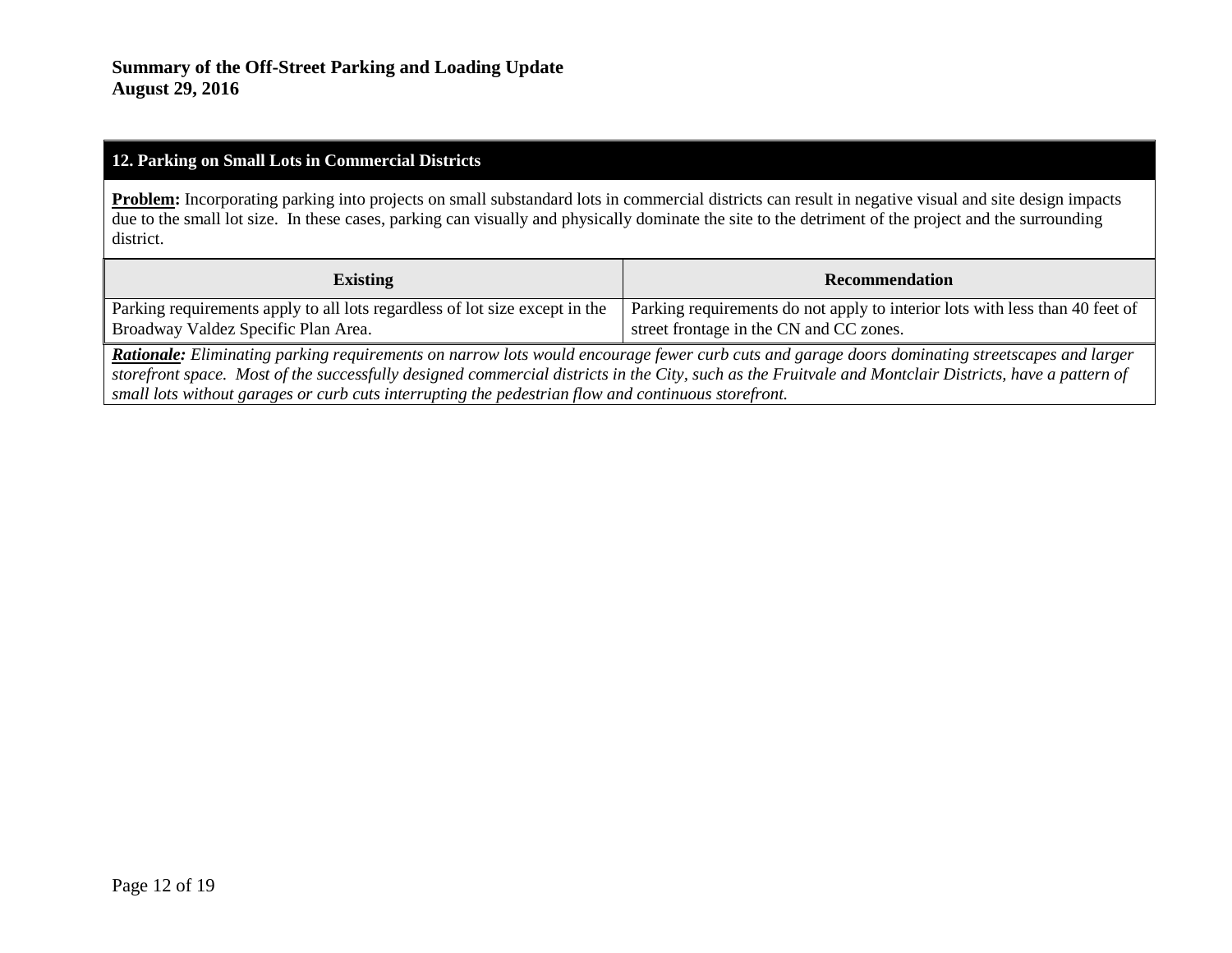# **13. Calculating Parking Requirements – Employees vs. Building Size**

**Problem:** For certain activities, the current regulations specify the amount of required parking based on the number of employees. With new development, many times the specific number of employees is not known during the design of the project. Also, defining and identifying the number of "employees" is difficult (due to the variety of work schedules).

| <b>Existing</b>                                                                                                                                       | <b>Proposed</b>                                                                                                                               |
|-------------------------------------------------------------------------------------------------------------------------------------------------------|-----------------------------------------------------------------------------------------------------------------------------------------------|
|                                                                                                                                                       |                                                                                                                                               |
| Residential care: 1 space per 3 employees; plus 1 space for each                                                                                      | Residential care: 1 space per 5 beds<br>٠                                                                                                     |
| facility vehicle                                                                                                                                      | High schools: determined by Director of City Planning based on a                                                                              |
| High schools: 1 space per 3 employees; plus 1 space per 10 students                                                                                   | parking demand and capacity study.                                                                                                            |
| Other schools: 1 space per 3 employees                                                                                                                | Other schools: 0.5 space per 1 classroom                                                                                                      |
| Colleges: 1 space per 3 employees; plus 1 space per 6 students                                                                                        | Colleges: Determined by Director of City Planning based on a                                                                                  |
| Hospitals: 1 space per 4 beds; plus 1 space per 4 employees; plus 1                                                                                   | parking demand and capacity study.                                                                                                            |
| space per doctor                                                                                                                                      | Hospitals: Determined by Director of City Planning based on a<br>$\bullet$                                                                    |
| Auto sales: 1 space per 1,000 sf or per 3 employees (whichever is                                                                                     | parking demand and capacity study.                                                                                                            |
| less)                                                                                                                                                 | Auto sales: 1 space per 1,000 sf<br>$\bullet$                                                                                                 |
| <b>Rationale:</b> With new development, many times the specific number of employees is not known during the design of the project. Also, defining and |                                                                                                                                               |
| identifying the number of employees is difficult due to the variety of work schedules and predicting future workload. Basing parking requirements     |                                                                                                                                               |
| for larger projects, such as hospitals, colleges, and schools, on a professional analysis provides a more accurate estimate of parking demand for     |                                                                                                                                               |
| projects that may have a major parking impact on a neighborhood. Basing parking requirements for auto sales, warehousing, and industrial              |                                                                                                                                               |
|                                                                                                                                                       | activities on floor area provides a convenient parking calculation for activities that do not tend to have parking impacts on residential and |

*neighborhood districts.*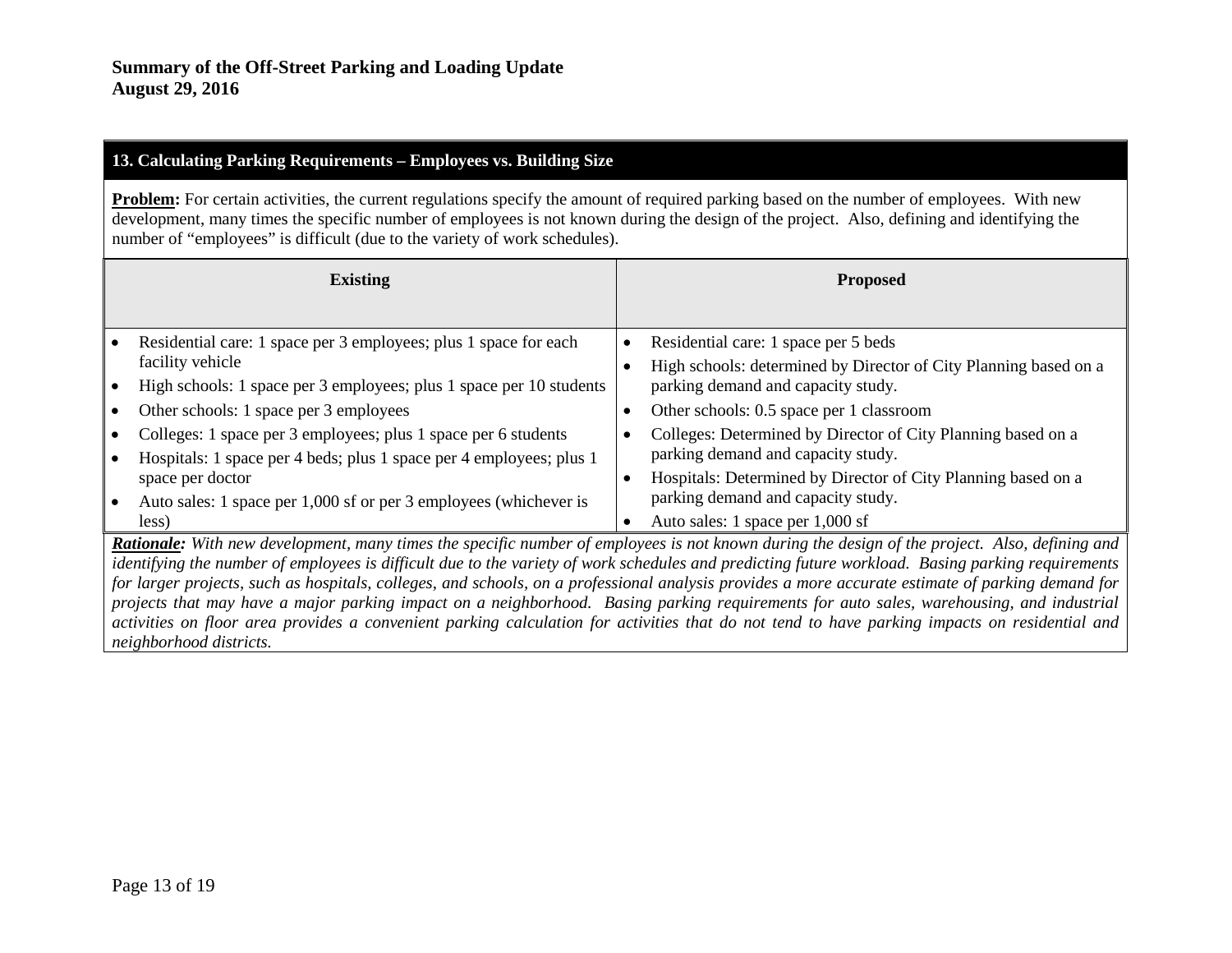## **14. Parking Required – RM Zones**

**Problem:** The current regulations require one and one-half parking spaces (rounded up) per residential unit in the Mixed Housing Type Residential-1 (RM-1) and RM-2 Zones, although one space per unit is allowed for small lots (less than 4,000 square feet) in the RM-2 Zone. One parking space per unit is required in the RM-3 and RM-4 Zones. The RM Zones are medium-density residential zones found in transit-accessible areas and near major arterials, and are located throughout North Oakland and in pockets of West and East Oakland. These areas are a mix of single-family homes, duplexes, and small apartment buildings. The requirement of one and one-half parking spaces per unit discourages appropriate residential infill development in these neighborhoods.

| <b>Existing</b>                                                  | <b>Recommendation</b>                                                                                                               |
|------------------------------------------------------------------|-------------------------------------------------------------------------------------------------------------------------------------|
| RM-1 Zone: 1.5 spaces per unit<br>RM-2 Zone: 1.5 spaces per unit | One parking space per unit in all the RM zones, except two parking<br>spaces per unit would be required for units with five or more |
| RM-3 Zone: 1 space per unit                                      | bedrooms.                                                                                                                           |
| RM-4 Zone: 1 space per unit                                      |                                                                                                                                     |

*Rationale: The requirement of one and one-half parking spaces per unit discourages appropriate residential infill development in neighborhoods that are near transit. Requiring only one parking space per unit also better accommodates the creation of secondary units and increases pervious surfaces on a lot. Finally, having the same parking requirement for each of the RM zones simplifies the Planning Code.*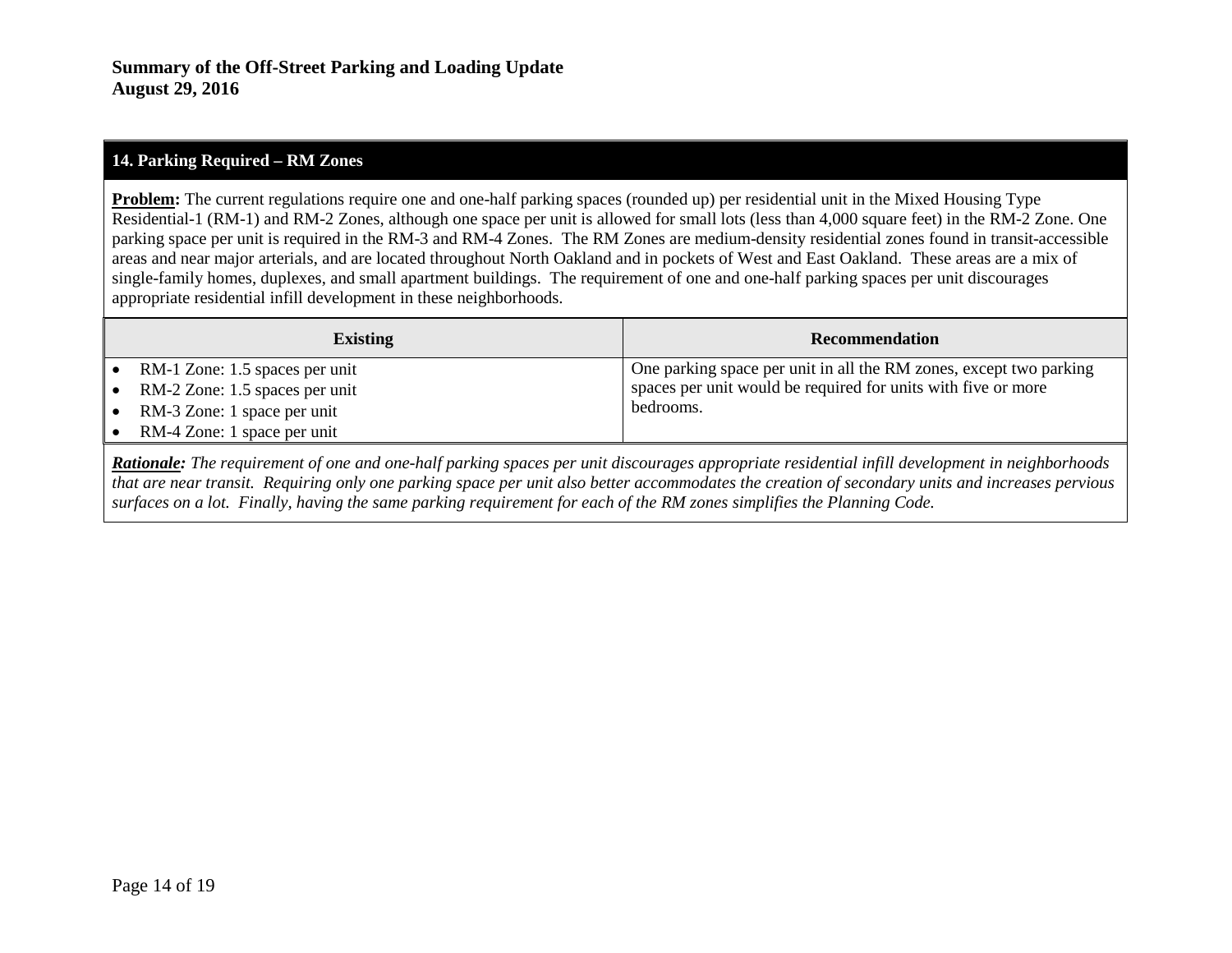#### **15. Residential Parking Location – Side/Rear Context**

**Problem:** Under the current regulations, in neighborhoods where parking is located to the side or rear of the residence, new parking for one- and two-unit residential projects is required to be to the side or rear of a residence and set back at least 25 feet from the front lot line. This requirement is intended to preserve the parking character of a neighborhood where existing parking is less visible from the street. Requiring new parking to the side or rear of a residence limits the parking space from detracting from the visual quality of the residence. However, requiring new parking to be at least 25 feet from the front lot line is not consistent with typical parking behavior. Residents with side and rear parking often park near the front lot line to be closer to the entrance of the residence. Requiring paving to the rear of the yard increases impermeable surface area and uses area on a lot that could be used for better purposes.

| <b>Existing</b>                                                                                                                                                                                                                | <b>Recommendation</b>                                                                                                                                                                                                                                                |
|--------------------------------------------------------------------------------------------------------------------------------------------------------------------------------------------------------------------------------|----------------------------------------------------------------------------------------------------------------------------------------------------------------------------------------------------------------------------------------------------------------------|
| New required parking for single family homes and duplexes must be<br>located to the side or rear of a house and at least 25 feet from the front<br>lot line if the site is in a neighborhood with a rear yard parking context. | New required parking for single family homes and duplexes must be<br>located to the side of a lot or rear of a house if the site is in a<br>neighborhood with a rear yard parking context. The parking is not<br>required to be at least 25 feet from front lot line |

*Rationale: Unnecessarily requiring paving to the rear of the yard increases impermeable surface area and uses area on a lot that could be used for better purposes.*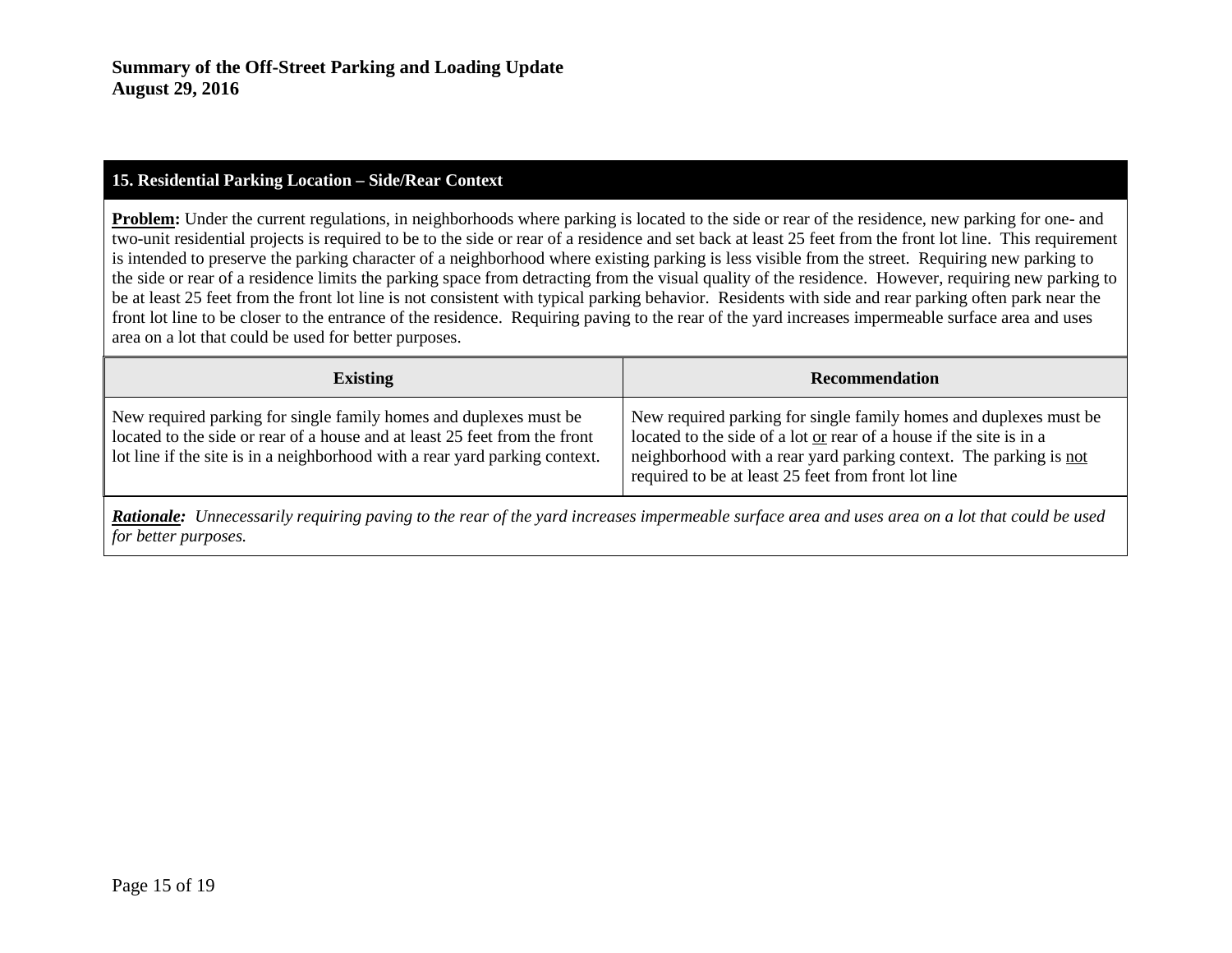#### **16. Driveway Width**

**Problem:** Under the current regulations, the maximum allowed driveway width is 19 feet. It is unclear where the 19-foot maximum applies on the lot. If the regulation applies to the entire lot, limiting the driveway width to 19 feet conflicts the minimum 21-foot back-up space required for maneuvering into and out of perpendicular parking spaces located in the rear of a lot with limited visual impacts to the street.

| <b>Existing</b>                   | <b>Recommendation</b>                                      |
|-----------------------------------|------------------------------------------------------------|
| Maximum driveway width is 19 feet | Maximum driveway width is 19 feet for front 20 feet of lot |

*Rationale: The proposal would limit the visual impacts of parking as seen from the street but allow sufficient driveway width in the remainder of the lot to allow maneuvering into and out of parking spaces.*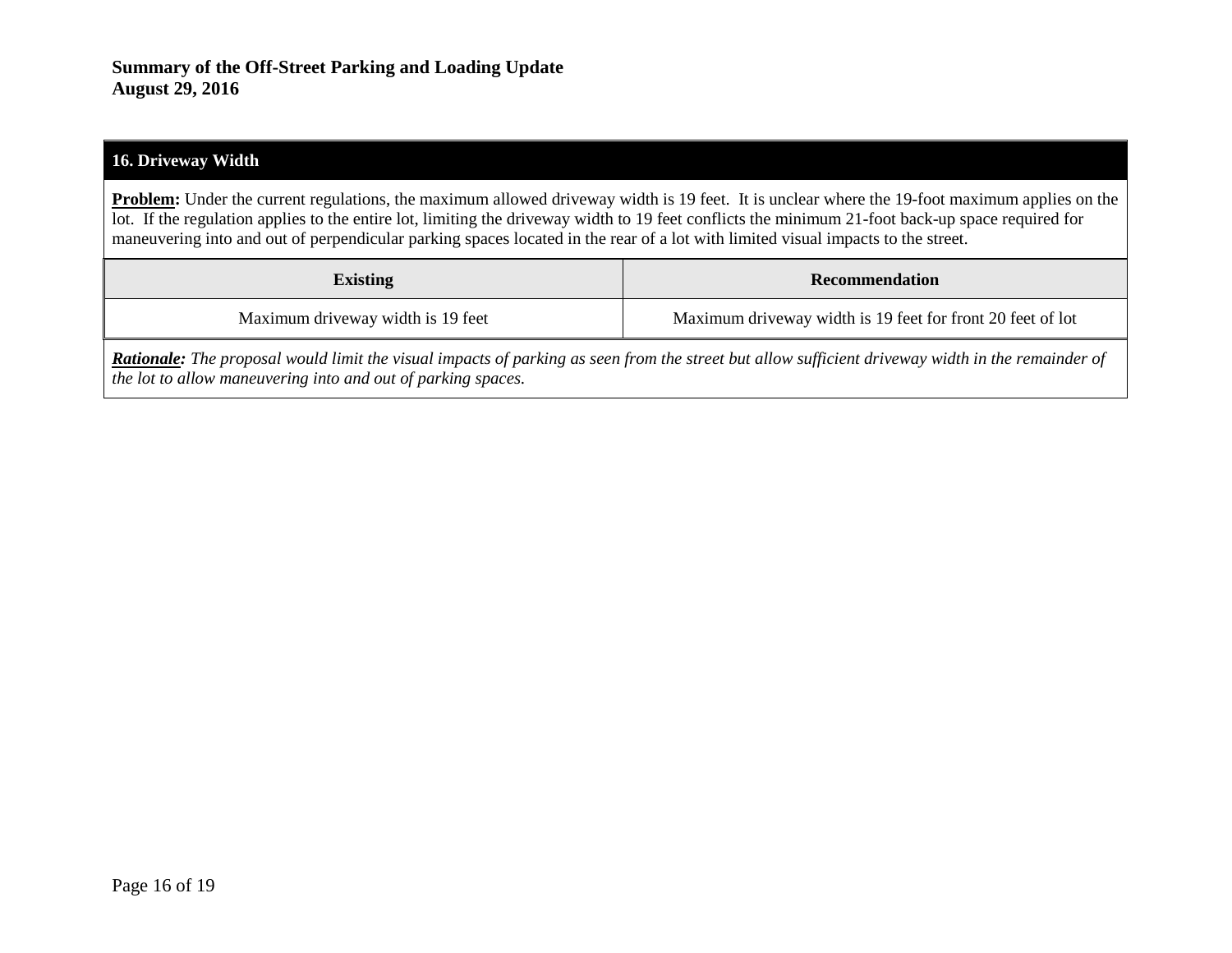#### **18. Aisle Width**

**Problem:** The regulations previously required a 24-foot maneuvering aisle for parking (i.e., "back-up" space for perpendicularly parked vehicles). During the citywide commercial and residential zoning update in 2011, this standard was reduced to 21 feet to allow more compact residential parking. The 21-foot standard is been adequate for residential parking, where residents are more familiar with the maneuvering dimensions of their parking lot. However, 21 feet does not appear to be adequate for commercial parking where parking turn-over is high and motorists are less familiar with the parking lot.

| <b>Existing</b>                                                                                                                              | Recommendation         |
|----------------------------------------------------------------------------------------------------------------------------------------------|------------------------|
| Residential $= 21$ ft.                                                                                                                       | Residential $= 21$ ft. |
| Commercial $= 21$ ft.                                                                                                                        | Commercial $= 23$ ft.  |
| <b>Rationale:</b> The proposal would provide adequate maneuvering space based on field tests by City staff and published national standards. |                        |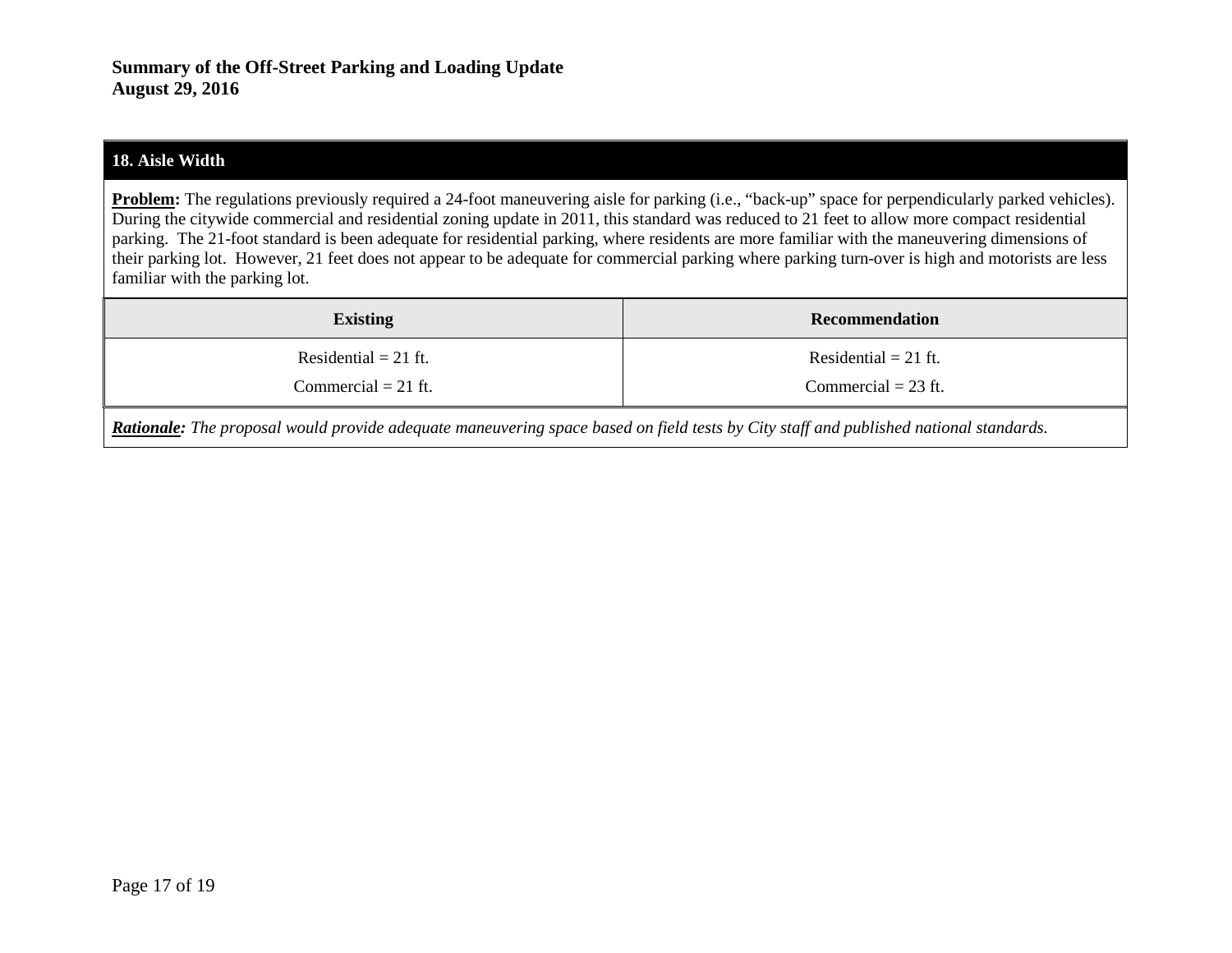#### **19. Obstructions Next to Parking Spaces**

**Problem:** In cases where the long side of a parking space abuts a wall, fence, post, or similar obstruction, it is difficult to maneuver into and out of the space and difficult for passengers to enter and exit the vehicle due to limited space for opening vehicle doors. The current regulations address this difficulty by requiring the parking space to be two feet wider when the obstruction is on one or both sides of the space and when the space is located perpendicular to the maneuvering aisle. One additional foot is needed to accommodate an opened door on each side. The additional two feet in width is appropriate when obstructions are on both sides of the space. However, two additional feet is not needed when the obstruction is only on one side. In addition, extra width is necessary for vehicle doors in all cases, not just for spaces located perpendicular to the maneuvering aisle.

| <b>Existing</b>                                                                                                        | <b>Recommendation</b>                                                                                                                               |
|------------------------------------------------------------------------------------------------------------------------|-----------------------------------------------------------------------------------------------------------------------------------------------------|
| Two feet additional perpendicular parking space width required if there<br>is an obstruction on one side or two sides. | One foot additional parking space width required if there is an<br>obstruction on one side and two feet if there is an obstruction on<br>two sides. |
|                                                                                                                        | Additional width would apply to all parking spaces.                                                                                                 |
| <b>Rationale:</b> Only one additional foot is needed to accommodate an open door on each side.                         |                                                                                                                                                     |